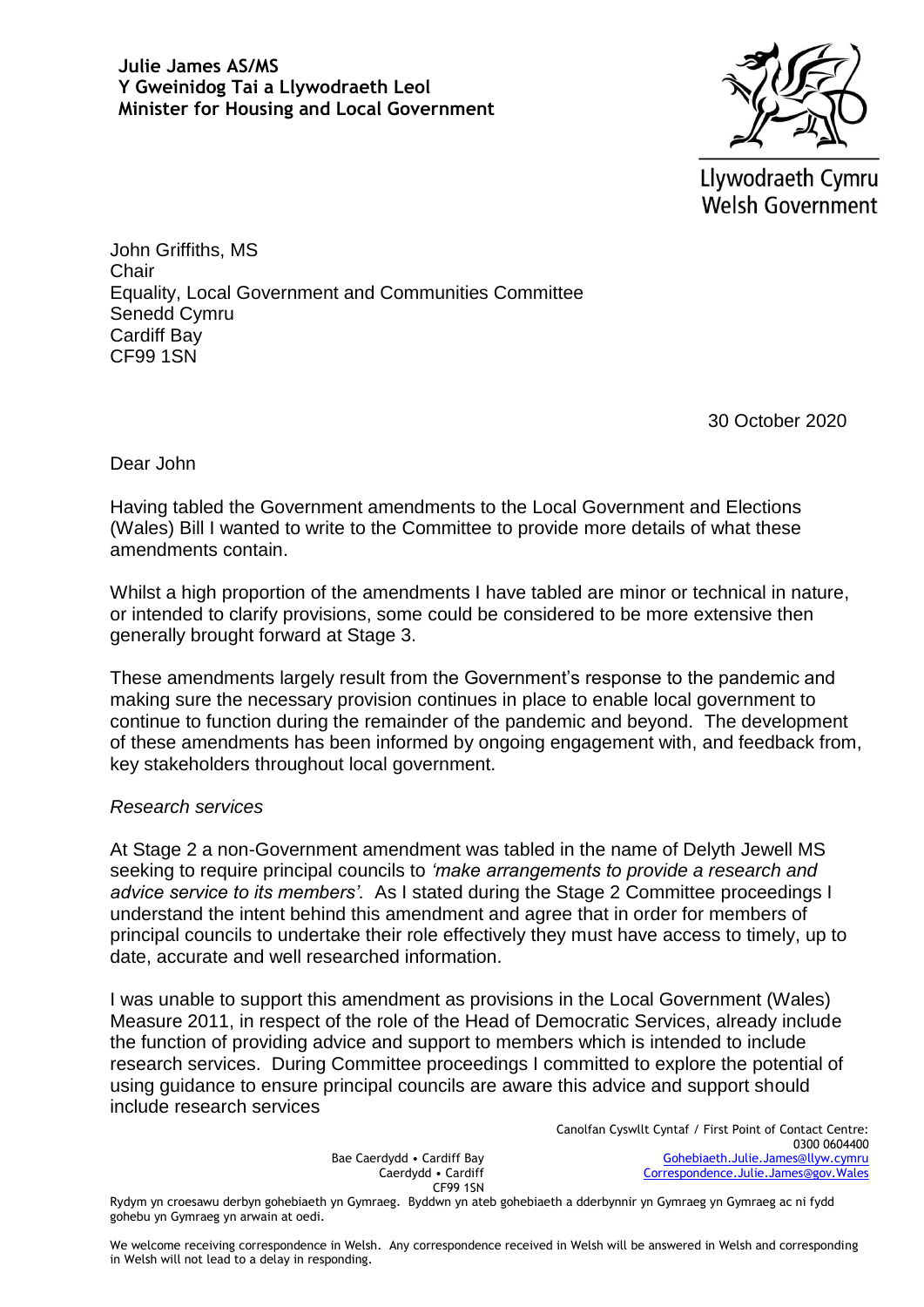Under section 8 of the 2011 Measure a principal council is required to provide their Head of Democratic Services with such staff, accommodation and other resources as are, in its opinion, sufficient to allow them to discharge their functions. I have tabled an amendment which will require principal councils to have regard to any guidance issued by the Welsh Ministers in relation to the provision of such resources.

I anticipate this guidance could detail the benefits of a well-funded members' research service and set out that councils should consider how they could allocate resources in order to support the provision of such a service.

# *Remote Attendance*

I have tabled amendments in respect of remote attendance which will have the effect of extending remote attendance, on a permanent basis, to the range of local government bodies covered by the Local Authorities (Coronavirus) (Meetings) (Wales) Regulations 2020 (the '2020 Regulations'). Section 48 of the Bill, which amended section 4 of the Local Government Measure (Wales) 2011, is replaced with a new section making the relevant provision in respect of remote attendance for all bodies, not solely principal councils, on the face of the Bill.

The new section requires local authorities to make arrangements to ensure that meetings can be held on a fully, or partially, virtual basis. Local authorities in the context of these provisions are principal councils, community councils, fire and rescue authorities, National Park authorities, and port health authorities (for a port health district in Wales constituted under section 2 of the Public Health (Control of Disease) Act 1984). A principal council will also be required to make arrangements in respect of meetings of the executive, committees, sub committees and so on.

# *Local authority meetings and proceedings*

As I set out in my previous letter, the pandemic exposed how out-of-date current provisions in respect of local authority meetings are, in particular the procedural and technical provisions which govern how meetings are recorded, how summonses are sent to members, and how documents including notices, agendas and minutes are published.

I have tabled an amendment to replace the current Schedule 4 to the Bill, with a new Schedule with the heading "Notice of Local Authority Meetings, Access to Documents and Attendance at Meetings" to reflect the expanded subject matter.

Part 1 of the new Schedule makes a number of amendments to existing legislation, including Part 5A of, and Schedule 12 to the LGA 1972 and the Public Bodies (Admission to Meetings) Act 1960 in respect of a range of matters, including:

- (a) notices of meetings of local authorities in Wales,
- (b) access to, and publication of, documents relating to those meetings and the meetings of committees and sub-committees;
- (c) the publication of public notices by local authorities not relating to local authority meetings; and
- (d) the issuing of summons to members to attend meetings of local authorities.

These amendments will apply to principal councils, National Park authorities, fire and rescue authorities, joint boards, joint committees and the Swansea Bay Port Health Authority (including their committees and sub-committees). Some of the amendments will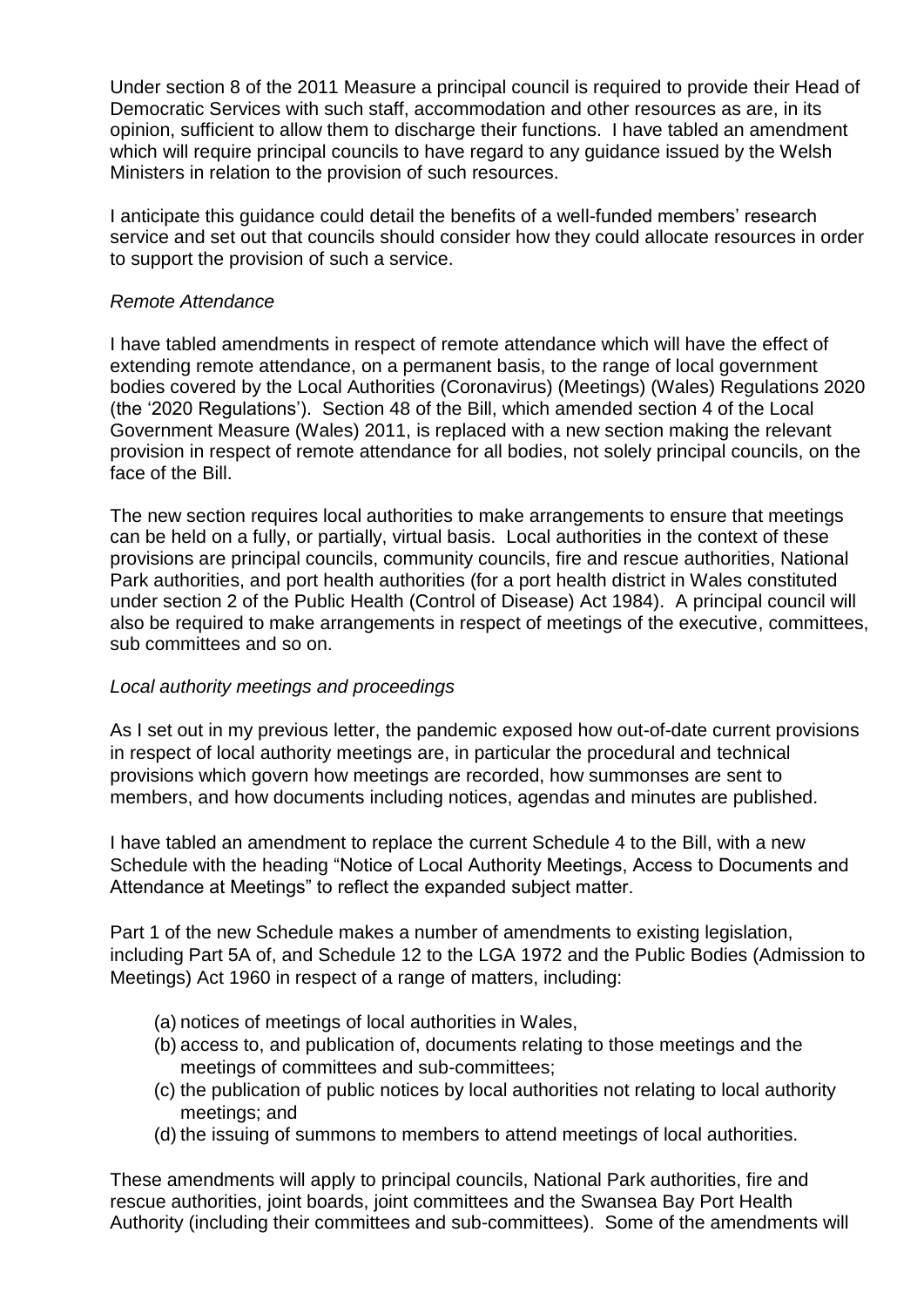also apply to community councils (including in relation to the content of notices and how they are given, and how summonses are issued).

Part 2 of the Schedule provides for the necessary consequential amendments resulting from the remote attendance amendments including the repeal of section 4 of the 2011 Measure.

# *Regulation making powers*

In order to complete the modernisation of local authority meetings and proceedings arrangements, and fundamental to supporting authorities in moving forward in the post Covid-19 world, it is necessary to provide the Welsh Ministers with Regulation making powers, including the ability to amend and repeal primary legislation, in relation to:

- (a) the conduct of local authority meetings, documents relating to meetings and the publication of information
- (b) community meetings
- (c) making further or different provision about the manner of giving public notice required to be given by a local authority (paragraph 17 of Schedule 4 to the Bill).

The swathes of provisions about these matters, set out in primary legislation dating back to 1960, 1972 and 1985, are extensive, complex and very out-dated. The wording and content of the provisions clearly reflect a world and ways of doing business which pre-date the internet and electronic communication. The experience of having to take through the 2020 Regulations because of the pandemic has exposed how daunting it is to update and change these provisions, not least because they are set out in primary legislation - surely the main reason why these long-needed and much-needed reforms have never been undertaken. It is noteworthy that the arrangements for local government are not consistent with equivalent provisions for other democratic bodies, whereby such procedural arrangements are set out in secondary legislation, or indeed standing orders.

Providing for the amendment of these provisions through subordinate legislation, rather than in primary legislation, would allow, in due course, a comprehensive review of the updated council meeting arrangements to be undertaken and revised as need be. The review will be able to take into account the experience of working with the new arrangements put in place for the pandemic and continued by way of my proposed amendments.

These powers, which I intend to make subject to the affirmative Senedd procedure, would leave local government procedural arrangements in a form which can be more readily updated and revised as necessary in the future.

I anticipate that the first uses of the powers are likely to be modest in nature, with new Regulations being mostly confined to rationalisation and simplification. The 2020 Regulations, together with the provisions proposed for insertion in the Bill at Stage 3 will substantially modernise the rules and procedures. I therefore consider that any comprehensive new Regulations made under these powers would, to a very large extent, be a consolidation of by then existing provision into a set of Regulations, with some further refinements.

## *Electronic broadcasts of meetings of local authorities*

Following further consideration of the matters raised by the Committees and stakeholders at Stage 1, I have also decided to bring forward amendments to the provisions in respect of the electronic broadcasting of local authority meetings.